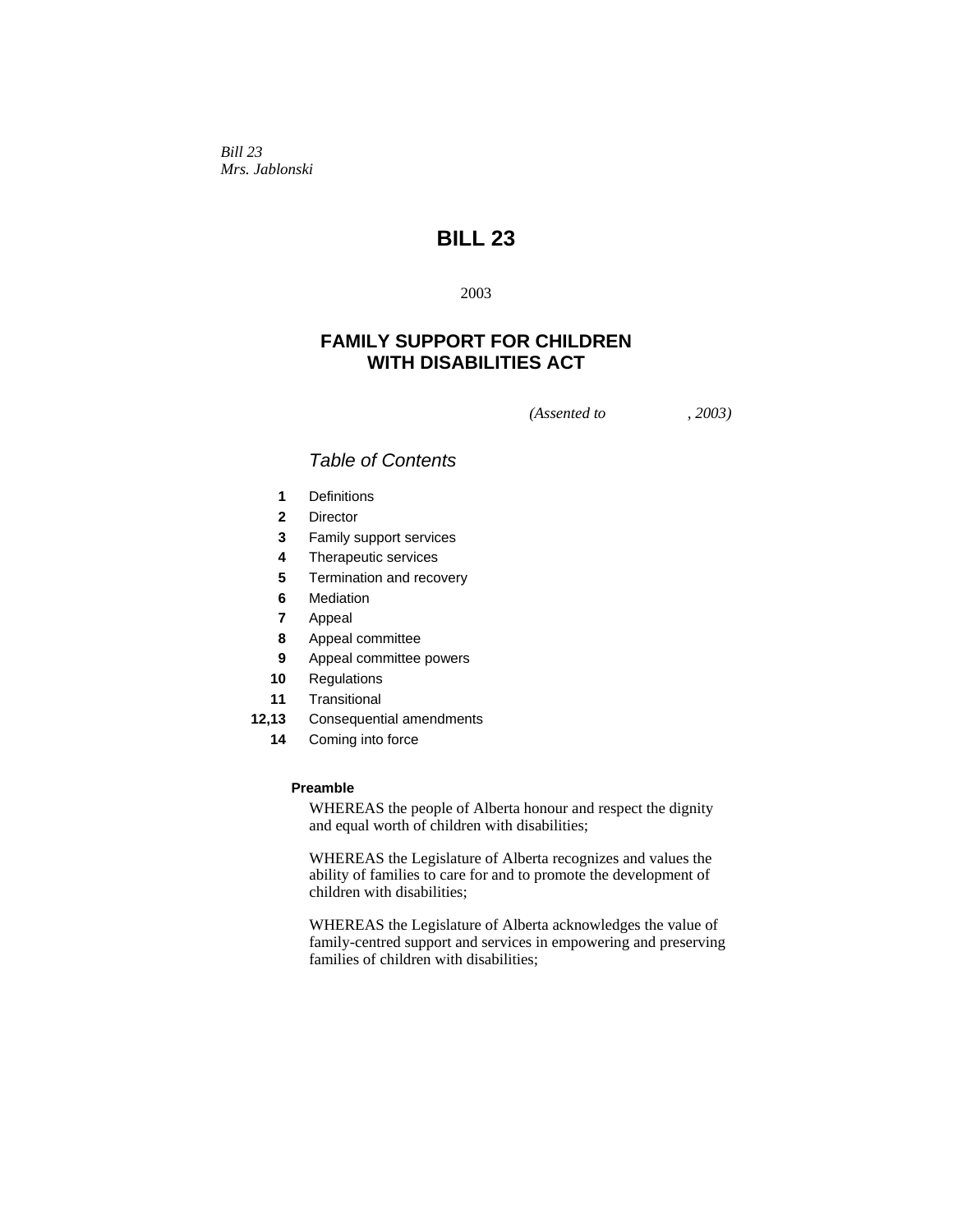WHEREAS the Legislature of Alberta recognizes that the individual needs of children with disabilities are most effectively met through an integrated and multi-disciplinary approach; and

WHEREAS the Legislature of Alberta recognizes the importance of facilitating the inclusion of children with disabilities in community life:

THEREFORE HER MAJESTY, by and with the advice and consent of the Legislative Assembly of Alberta, enacts as follows:

## **Definitions**

**1** In this Act,

- (a) "agreement" means, except in clause (e)(ii), an agreement entered into under section 3 or 4;
- (b) "director" means the director designated by the Minister pursuant to section 2;
- (c) "disability" means a chronic developmental, physical, sensory, mental or neurological condition or impairment, other than a condition or impairment that is primarily a medically treatable illness;
- (d) "child" means an individual under the age of 18 years;
- (e) "guardian" means
	- (i) a person who is or is appointed a guardian of the child under Part 7 of the *Domestic Relations Act*, or
	- (ii) a person who is a guardian of the child under an agreement or order made pursuant to the *Child Welfare Act*;
- (f) "Minister" means the Minister determined under section 16 of the *Government Organization Act* as the Minister responsible for this Act.

## **Director**

**2(1)** The Minister may designate an employee of the Government under the administration of the Minister as the director for the purposes of this Act.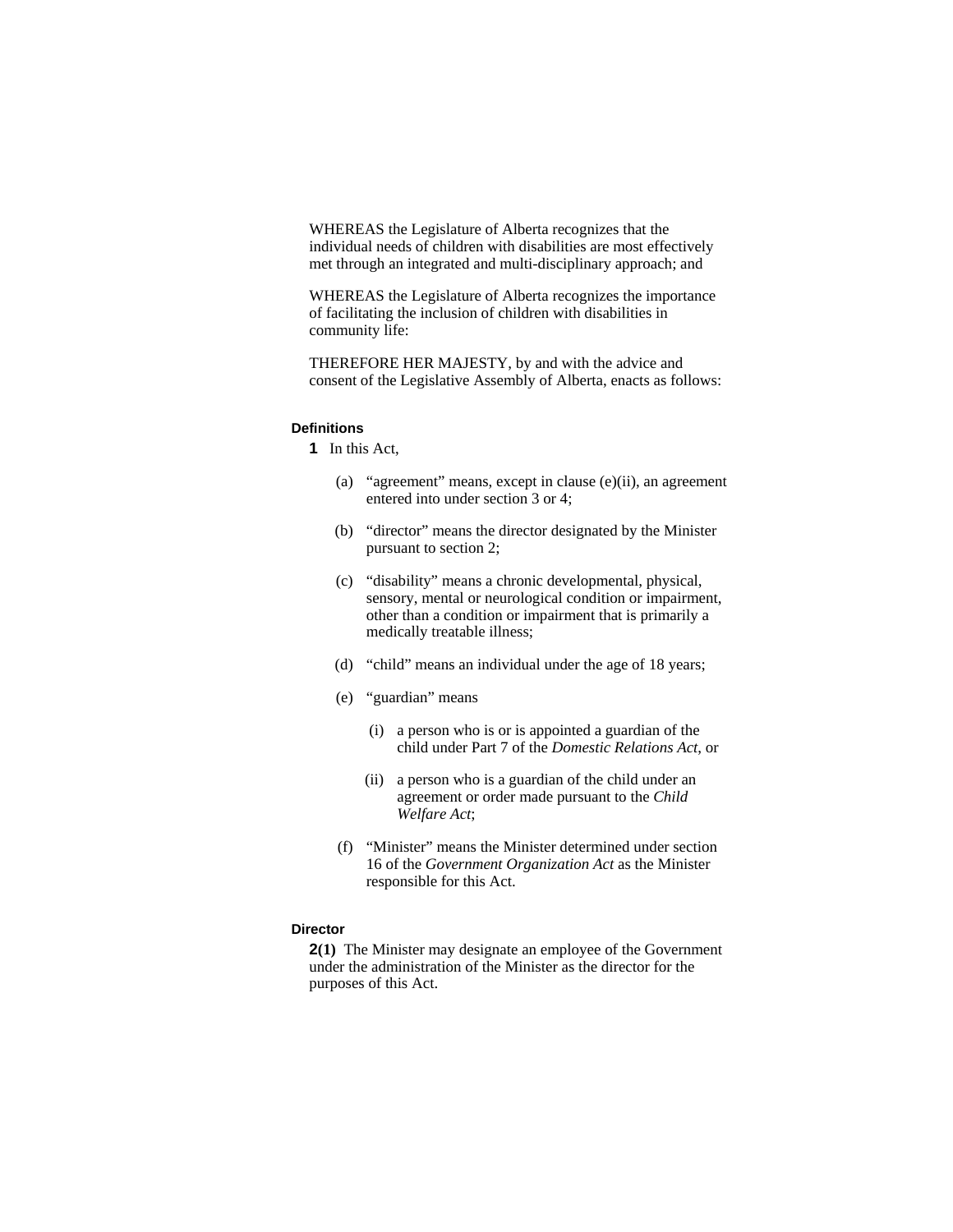**(2)** The director may delegate any powers and duties of the director, including the power to subdelegate, to any person employed or assisting in the administration of this Act.

#### **Family support services**

**3(1)** If a medical diagnosis, in a format satisfactory to the director, of a child's condition or impairment indicates that the child has a disability, the director may

- (a) assist the child's guardian in
	- (i) identifying, obtaining and co-ordinating services and supports available in the community and from the municipality and the governments of Alberta and Canada,
	- (ii) obtaining information concerning the child's disability, and
	- (iii) advocating on behalf of the child and the guardian,

and

 (b) enter into an agreement with the child's guardian, in a form satisfactory to the director, with respect to the provision of family support services to the guardian.

**(2)** An agreement under subsection (1) must include, in accordance with the regulations, terms prescribing the nature and amount of services to be provided by the director.

#### **Therapeutic services**

**4(1)** If

- (a) a medical diagnosis, in a format satisfactory to the director, of a child's condition or impairment indicates that the child has a disability, and
- (b) an assessment of the child, completed in a manner satisfactory to the director, indicates that the disability significantly limits the child's ability to function in normal daily living,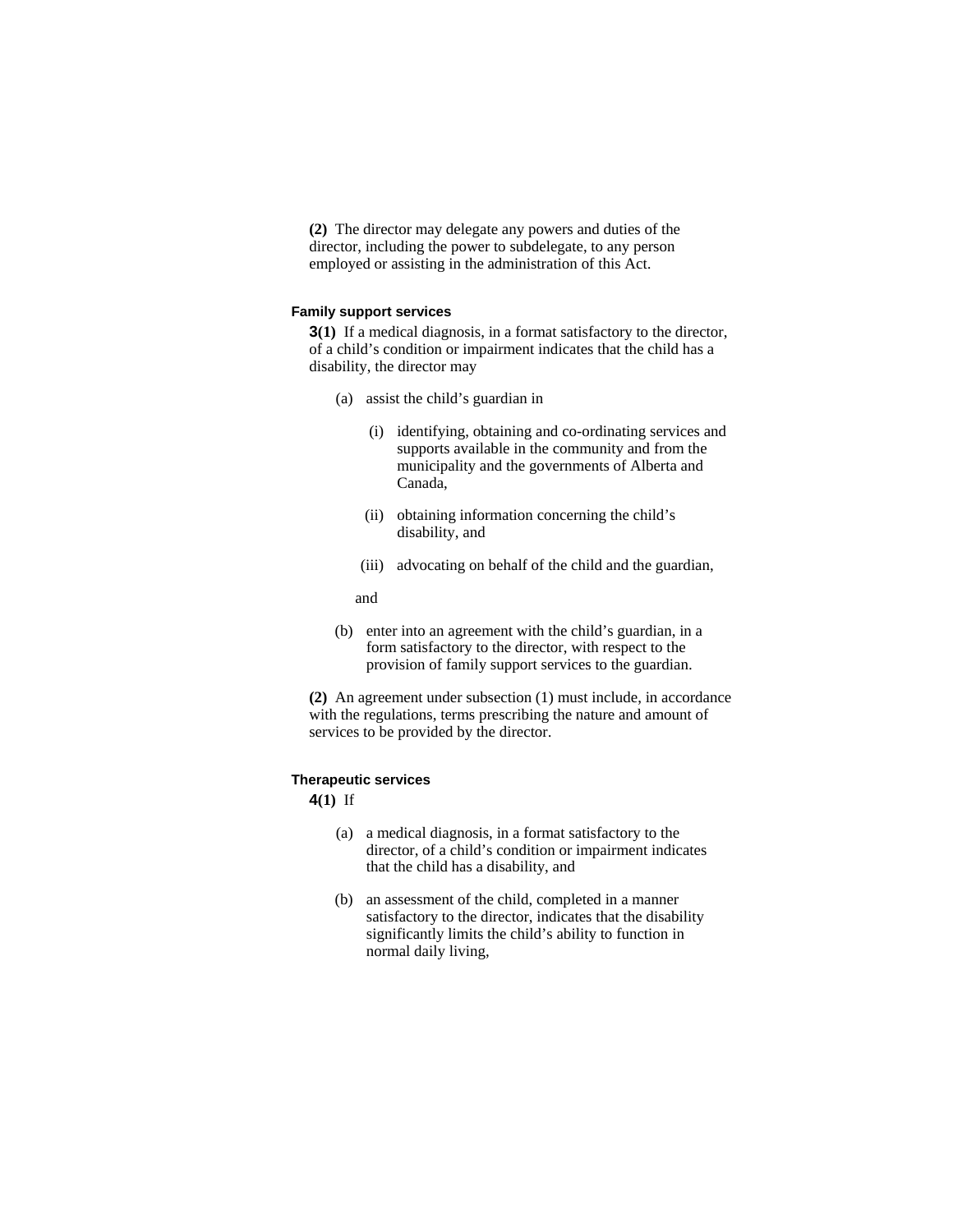the director and the child's guardian may enter into an agreement, in a form provided for in the regulations, with respect to the provision of therapeutic services.

**(2)** In determining the terms of an agreement under subsection (1), the director and the guardian

- (a) must have regard to the assessment referred to in subsection  $(1)(b)$ , and
- (b) may consult with experts in disabilities and persons who have knowledge of the child's functional abilities.

**(3)** An agreement under subsection (1) must include, in accordance with the regulations,

- (a) a therapeutic services plan setting out the services required to meet the needs of the child, and
- (b) terms prescribing
	- (i) the nature and amount of services to be provided by the director, and
	- (ii) the responsibilities of the guardian with respect to the services set out in the therapeutic services plan.

### **Termination and recovery**

**5(1)** If in the opinion of the director a guardian contravenes an agreement under section 3 or 4, the director may cancel the agreement on 30 days' written notice to the guardian.

**(2)** If, pursuant to an agreement under section 3 or 4, the director has paid for services to a guardian or to a person on behalf of the guardian in excess of the amount set out in the agreement, the excess may be recovered by the director as a debt due the Crown.

#### **Mediation**

**6(1)** The director and a guardian may enter into mediation with respect to any decision made by the director under this Act.

**(2)** No action may be brought against a person who conducts a mediation under this section for any act done or omitted to be done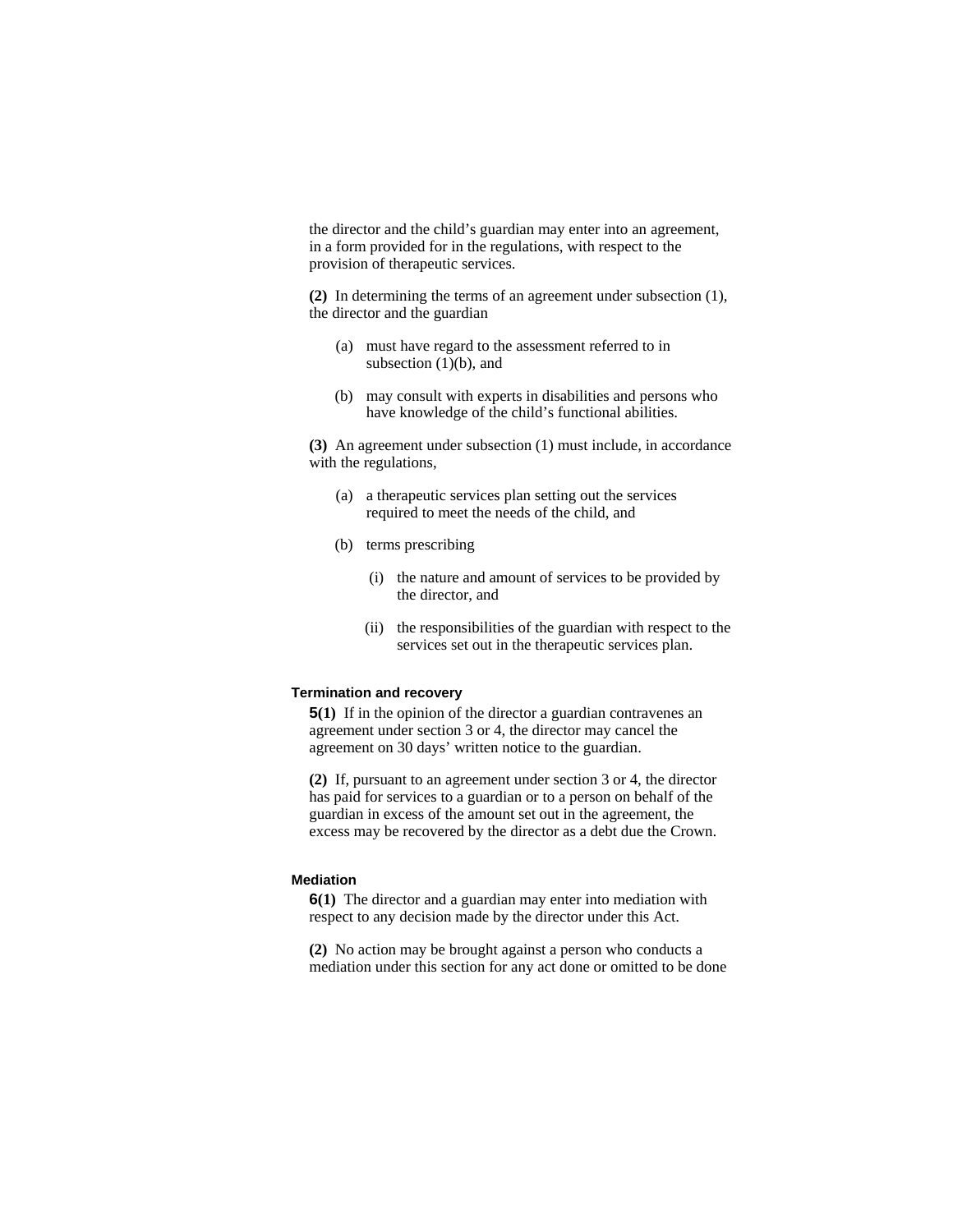with respect to the mediation unless it is proved that the person acted maliciously and without reasonable and probable cause.

#### **Appeal**

**7(1)** A guardian may appeal a decision of a director made under section  $3(1)(b)$ , 4 or  $5(1)$  to an appeal committee established under section 8.

**(2)** An appeal under subsection (1) must be commenced by serving a notice of appeal, in the form provided for in the regulations, on the director within 45 days of the date on which the guardian has been notified of the decision that is the subject of the appeal.

**(3)** A director must, within 10 days of receiving a notice under subsection (2), deliver it to a chair of an appeal committee.

**(4)** Despite subsection (2), if the director and the guardian have entered into mediation pursuant to section 6, the time for commencing an appeal is suspended until the conclusion or abandonment of the mediation.

### **Appeal committee**

**8(1)** The Minister may establish one or more appeal committees each consisting of not fewer than 3 nor more than 7 persons appointed by the Minister.

**(2)** A member of an appeal committee may be appointed for a term of not more than 3 years and for not more than 2 consecutive terms.

- **(3)** The Minister may
	- (a) designate the chair, vice-chair and secretary of an appeal committee,
	- (b) prescribe the number of members of an appeal committee that constitutes a quorum, and
	- (c) authorize and provide for the payment of the remuneration and expenses of the members of an appeal committee.

## **Appeal committee powers**

**9(1)** The *Administrative Procedures Act* applies to the proceedings of an appeal committee.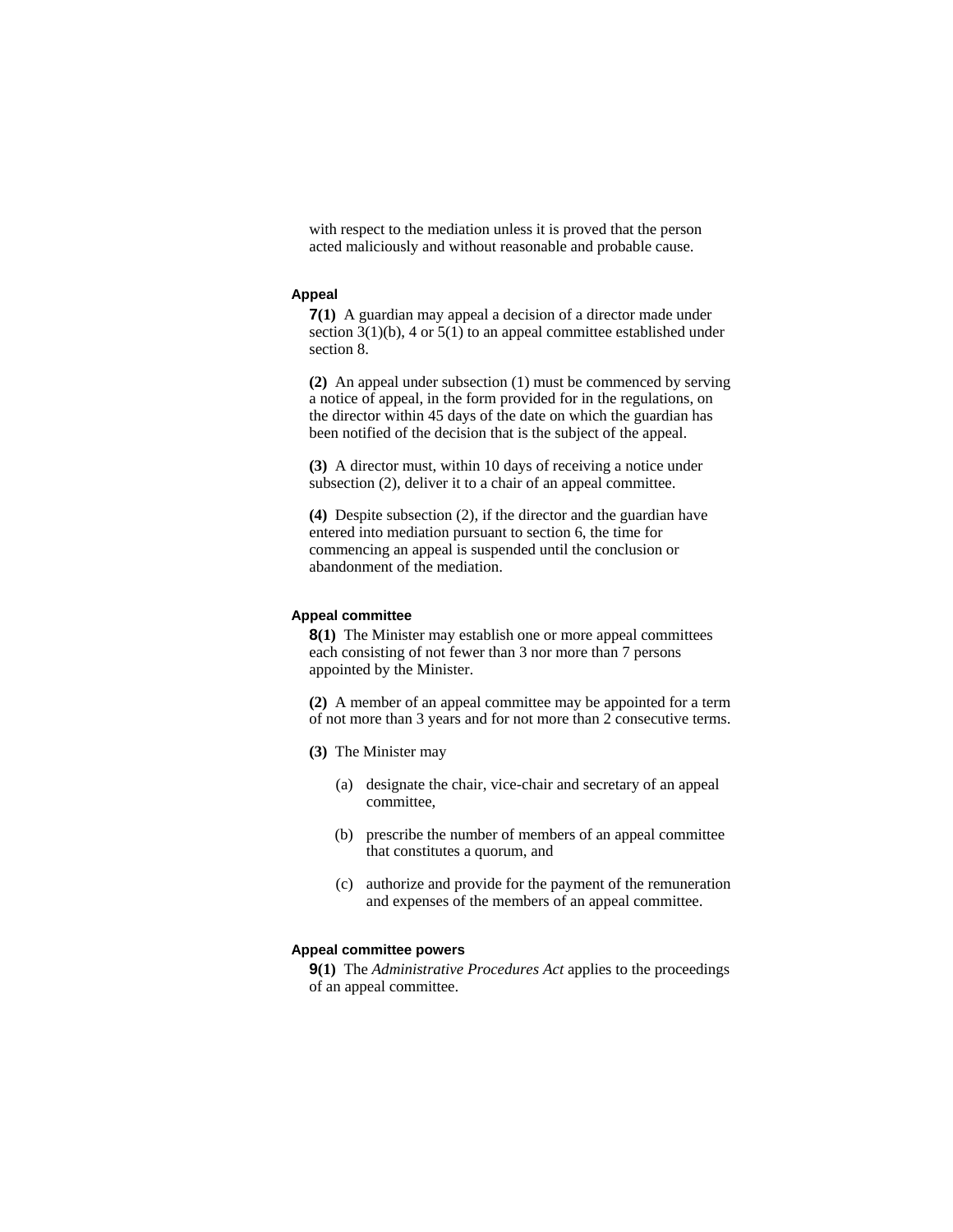**(2)** An appellant may be represented at a hearing of an appeal by a lawyer or by any other person.

- **(3)** An appeal committee
	- (a) may confirm, vary or rescind the decision of the director under appeal, and
	- (b) must notify the appellant and the director, in writing, of its decision.

#### **Regulations**

- **10** The Minister may make regulations
	- (a) respecting forms;
	- (b) respecting contents of agreements under sections 3 and 4;
	- (c) respecting the nature and amount of family support services and therapeutic services that may be provided by a director under the terms of an agreement;
	- (d) respecting the standards for services to be provided pursuant to agreements under sections 3 and 4.

#### **Transitional**

**11(1)** On the coming into force of this Act, an existing agreement under section 106 of the *Child Welfare Act* continues until the agreement expires or an agreement is entered into under this Act.

**(2)** On the coming into force of this Act, an appeal from a decision of a director respecting a matter under section 106 of the *Child Welfare Act* that has been commenced under section 120 of that Act but has not been disposed of by an Appeal Panel continues under that Act as if this Act had not come into force.

## **Amends RSA 2000 cC-12**

## **12 The** *Child Welfare Act* **is amended**

**(a) in section 33(2) by striking out** "or pursuant to an agreement under section 106";